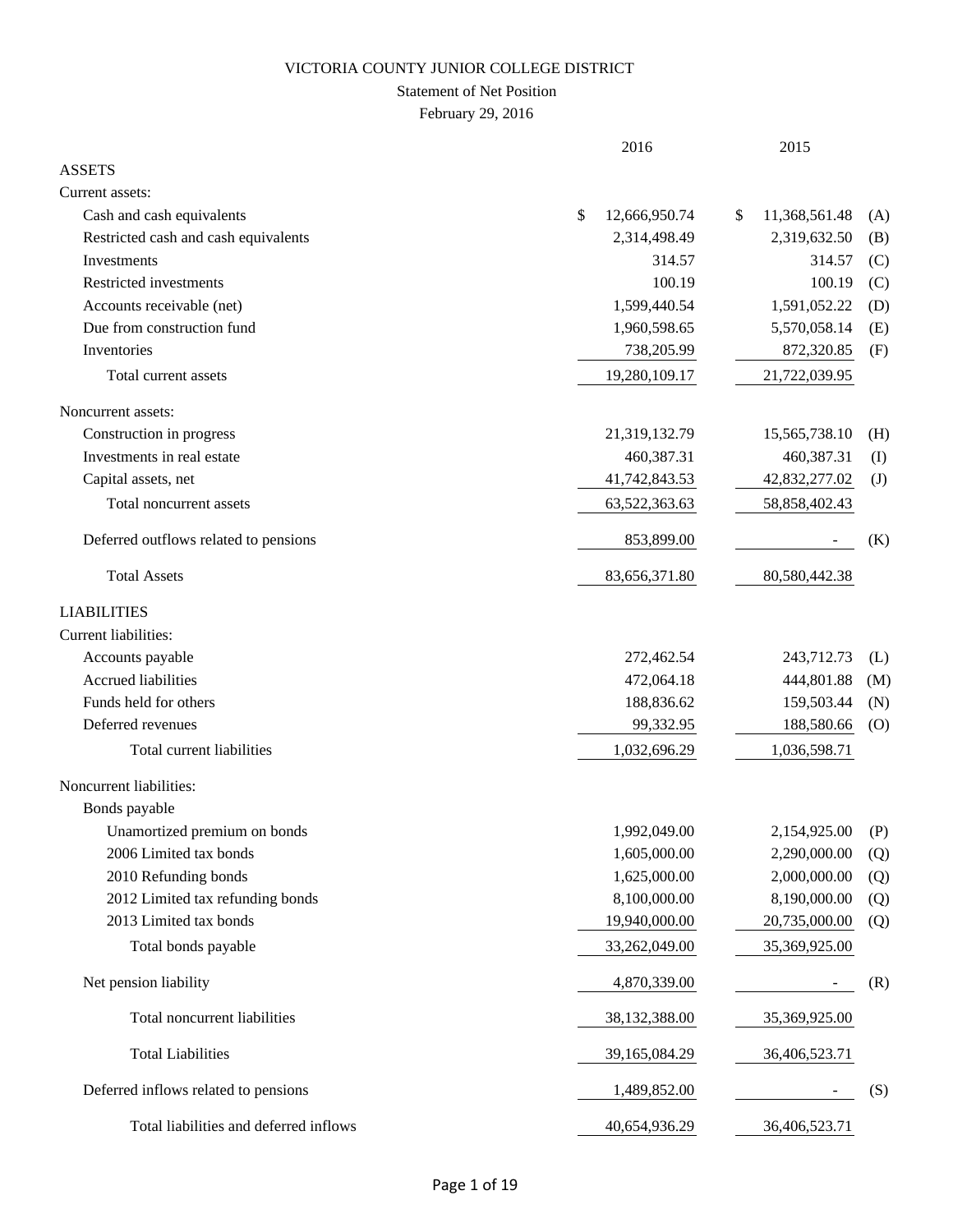### Statement of Net Position

February 29, 2016

| 2016          | 2015          |
|---------------|---------------|
|               |               |
| 32,939,514.83 | 34,704,635.69 |
| 10,061,920.68 | 9,469,282.98  |
| 43,001,435.51 | 44,173,918.67 |
|               |               |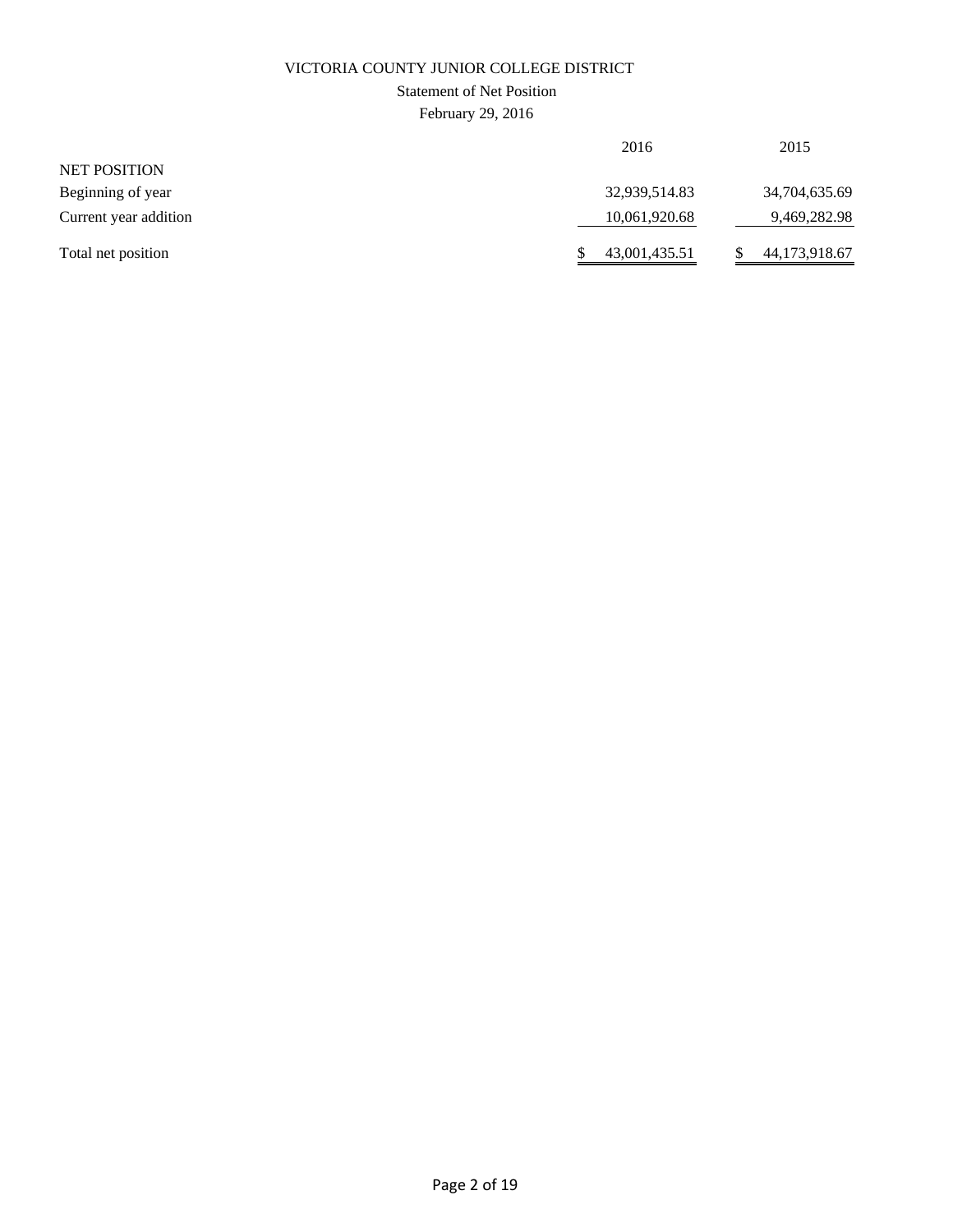#### **Annotations to Statement of Net Assets**

#### **February 29, 2016**

- (A) Cash held in Prosperity Bank, excluding debt service funds.
- (B) Cash held in Prosperity Bank for debt service.
- (C) Investments at TexPool.
- (D) Student, third-party, and grant accounts receivable.

NOTE: Grant receivables and revenues are recorded each month to match revenue and expenses to the proper period.

- (E) Construction fund net resources available.
- (F) Bookstore, Leo J. Welder Center for the Performing Arts, Conference and Education Center, and Central Stores inventories.
- (G) Prepaid expenses (recorded only at fiscal year end).
- (H) Emerging Technology Center - \$21,233,310.24; Campus Safety & Infrastructure - \$51,310.78; Gonzales Center Expansion (Phase II) - \$30,564.27; Fine Arts Renovation - \$3,947.50.
- (I) Land.
- (J) Capital assets subject to depreciation.
- (K) Deferred outflows for TRS pension funds for differences between expected and actual economic experiences, changes in actuarial assumptions, and differences in contributions and proportionate share of contributions.
- (L) Accounts payable.
- (M) Accrued payroll liabilities.
- (N) Funds held in agency capacity for student groups and other organizations.
- (O) Deferred revenue for gift cards, grants, scholarships, early registration, and undistributed receipts from the student accounts receivable module.
- (P) Unamortized premium on bond issuance.
- (Q) Long-term debt obligations.
- (R) TRS retirement plan net pension liability
- (S) Deferred inflows for TRS pension funds for VC's proportionate share of differences between projected and actual investment earnings and differences between contributions and proportionate share of contributions.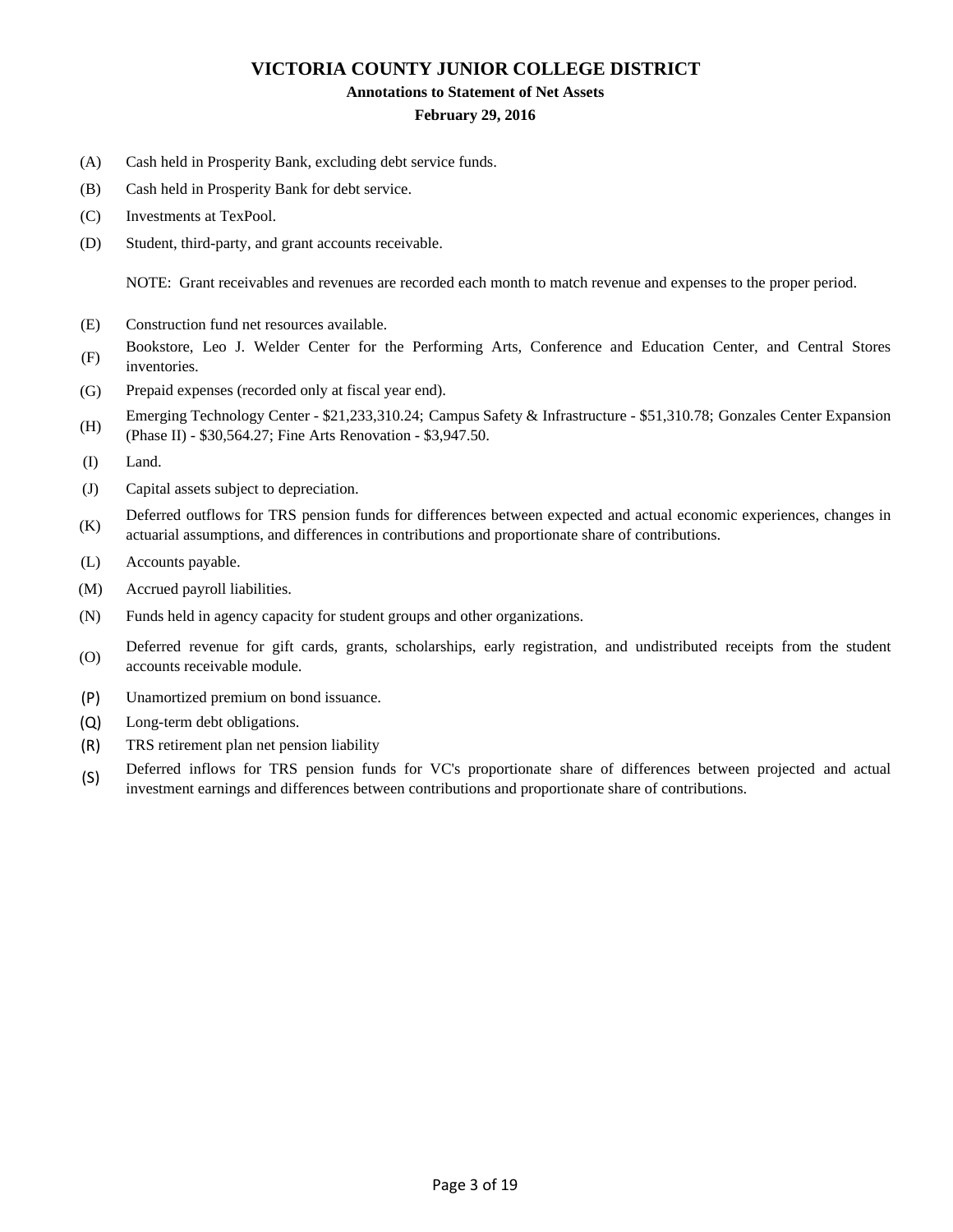#### Statement of Revenues, Expenditures and Changes in Net Assets

February 29, 2016

# Consolidated - All Funds (Excluding Construction Projects)

|                                            |    | Adjusted<br><b>Budget</b> | Actual<br>$(100\%)$ | % Actual to<br>Adjusted<br><b>Budget</b> | Prior Year<br>Actual<br>02/28/15 | % of<br>02/28/15<br>Actual |      |
|--------------------------------------------|----|---------------------------|---------------------|------------------------------------------|----------------------------------|----------------------------|------|
| <b>REVENUES:</b>                           |    |                           |                     |                                          |                                  |                            |      |
| State appropriations                       | \$ | 5,785,997                 | \$<br>2,486,386.00  | 42.97%                                   | \$<br>2,685,488.00               | 92.59%                     | (1)  |
| State paid benefits                        |    |                           |                     |                                          |                                  |                            |      |
| Health insurance                           |    | 644,022.00                | 644,019.99          | 100.00%                                  | 620,731.50                       | 103.75%                    | (2)  |
| Retirement contributions                   |    | 194,307.00                | 194,309.34          | 100.00%                                  | 198,305.06                       | 97.99%                     | (2)  |
| Ad valorem taxes:                          |    |                           |                     |                                          |                                  |                            |      |
| Maintenance & operations                   |    | 10,287,743                | 9,514,331.00        | 92.48%                                   | 9,014,924.63                     | 105.54%                    | (3)  |
| Debt service                               |    | 2,629,587                 | 2,433,453.48        | 92.54%                                   | 2,520,045.78                     | 96.56%                     | (4)  |
| Tuition:                                   |    |                           |                     |                                          |                                  |                            |      |
| Credit courses                             |    | 4,302,411                 | 3,659,541.45        | 85.06%                                   | 3,059,379.90                     | 119.62%                    | (5)  |
| Non-credit courses                         |    | 1,241,667                 | 648,274.67          | 52.21%                                   | 936,461.79                       | 69.23%                     | (6)  |
| <b>TPEG</b>                                |    | (250,000)                 | (106, 500.00)       | 42.60%                                   | (102, 868.00)                    | 103.53%                    | (7)  |
| Fees:                                      |    |                           |                     |                                          |                                  |                            |      |
| Credit courses                             |    | 4,961,285                 | 4,198,262.78        | 84.62%                                   | 4,326,709.94                     | 97.03%                     | (8)  |
| Exemptions & waivers:                      |    |                           |                     |                                          |                                  |                            |      |
| Credit courses                             |    | (400,000)                 | (133,078.00)        | 33.27%                                   | (127,003.28)                     | 104.78%                    | (9)  |
| Non-credit courses                         |    |                           | (150.00)            | #DIV/0!                                  |                                  | #DIV/0!                    | (10) |
| Sales & services of educational activities |    | 392,375                   | 264,458.40          | 67.40%                                   | 185,437.28                       | 142.61% (11)               |      |
| Investment income                          |    | 40,000                    | 17,432.44           | 43.58%                                   | 16,002.89                        | 108.93%                    | (12) |
| Auxiliary enterprises                      |    | 3,540,200                 | 1,633,440.50        | 46.14%                                   | 1,459,670.33                     | 111.90% (13)               |      |
| Other income                               |    | 350,411                   | 183,274.89          | 52.30%                                   | 145,692.84                       | 125.80% (14)               |      |
| Scholarships and fellowships               |    | 6,646,270                 | 6,646,270.40        | 100.00%                                  | 7,023,767.38                     | 94.63% (15)                |      |
| Grants:                                    |    |                           |                     |                                          |                                  |                            |      |
| Federal grants                             |    | 557,527                   | 557,527.25          | 100.00%                                  | 668,441.52                       | 83.41% (16)                |      |
| State grants                               |    | 511,591                   | 405,571.47          | 79.28%                                   | 1,129,247.04                     | 35.92% (17)                |      |
| Local grants                               |    | 84,803                    | 89,158.71           | 105.14%                                  | 114,415.05                       | 77.93% (18)                |      |
| Total                                      |    | 41,520,196                | 33, 335, 984. 77    | 80.29%                                   | 33,874,849.65                    | 98.41%                     |      |
| <b>EXPENDITURES:</b>                       |    |                           |                     |                                          |                                  |                            |      |
| Instruction                                |    | 11,182,592                | 5,759,059.09        | 51.50%                                   | 6,467,399.19                     | 89.05% (19)                |      |
| Public service                             |    | 229,920                   | 84,723.24           | 36.85%                                   | 128,817.86                       | 65.77% (20)                |      |
| Academic support                           |    | 3,204,323                 | 1,681,847.24        | 52.49%                                   | 1,608,592.11                     | 104.55% (21)               |      |
| Student services                           |    | 2,400,473                 | 1,264,283.51        | 52.67%                                   | 1,411,365.49                     | 89.58% (22)                |      |
| Institutional support                      |    | 5,670,302                 | 2,859,201.24        | 50.42%                                   | 2,875,843.01                     | 99.42% (23)                |      |
| Physical plant                             |    | 3,953,338                 | 1,798,367.75        | 45.49%                                   | 1,818,662.76                     | 98.88% (24)                |      |
| Scholarships and fellowships               |    | 7,118,108                 | 7,054,618.80        | 99.11%                                   | 7,588,921.19                     | 92.96% (25)                |      |
| Auxiliary enterprises                      |    | 3,640,523                 | 1,691,973.79        | 46.48%                                   | 1,475,660.09                     | 114.66% (26)               |      |
| <b>Staff Benefits</b>                      |    | 855,437                   | 555,145.68          | 64.90%                                   | 470,742.47                       | 117.93% (27)               |      |
| Debt service                               |    | 3,074,687                 | 524,843.75          | 17.07%                                   | 559,562.50                       | 93.80% (27)                |      |
| Reserve for contingencies                  |    | 190,493                   |                     | $0.00\%$                                 |                                  | #DIV/0!                    | (29) |
| Total                                      |    | 41,520,196                | 23,274,064.09       | 56.05%                                   | 24,405,566.67                    | 95.36%                     |      |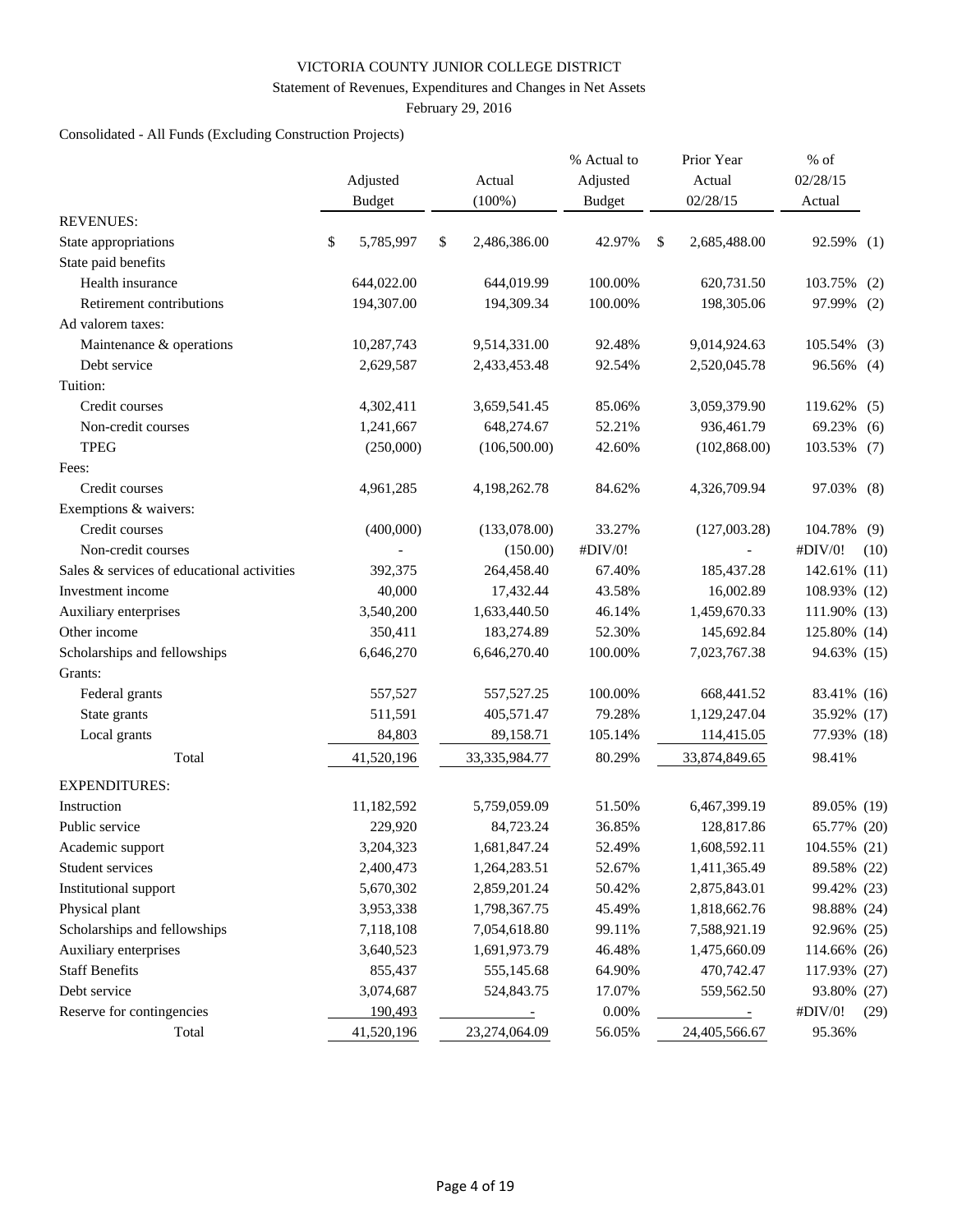#### Statement of Revenues, Expenditures and Changes in Net Assets

February 29, 2016

Consolidated - All Funds (Excluding Construction Projects)

|                                       | Adjusted<br><b>Budget</b> | Actual<br>$(100\%)$ | % Actual to<br>Adjusted<br><b>Budget</b> | Prior Year<br>Actual<br>02/28/15 | $%$ of<br>02/28/15<br>Actual |
|---------------------------------------|---------------------------|---------------------|------------------------------------------|----------------------------------|------------------------------|
| <b>TRANSFERS AMOUNG FUNDS:</b>        |                           |                     |                                          |                                  |                              |
| Transfers in                          | 445,100                   | 27,550.00           | 6.19%                                    | 33,175,00                        | 83.04%                       |
| Transfers out                         | (445,100)                 | (27,550.00)         | 6.19%                                    | (33, 175.00)                     | 83.04%                       |
| Total                                 |                           |                     |                                          |                                  |                              |
| Net Increase (Decrease) in Net Assets |                           | 10,061,920.68       |                                          | 9,469,282.98                     |                              |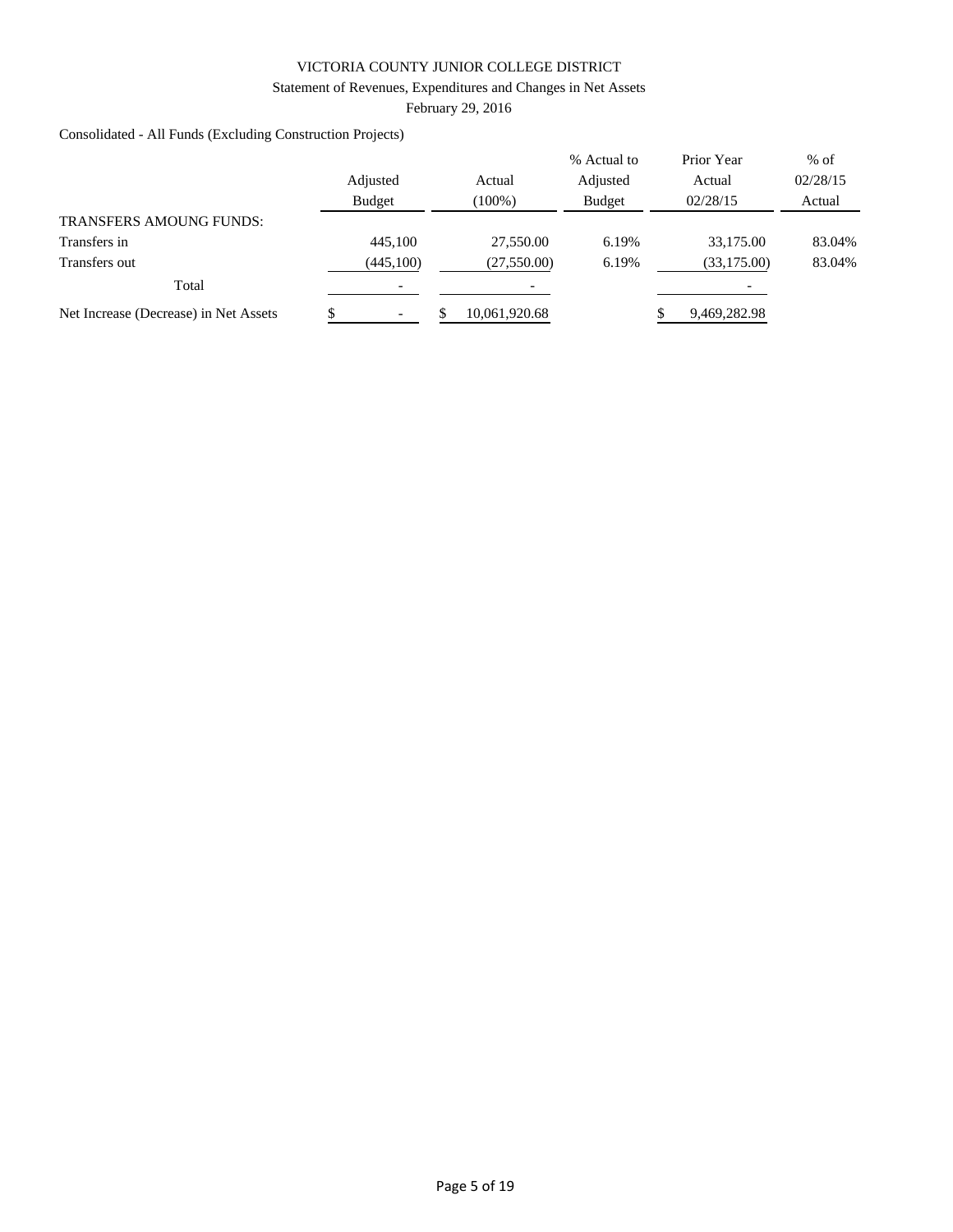#### **Annotations to Statement of Revenue, Expenditures and Changes in Net Assets**

#### **February 29, 2016**

- (1) State appropriations *10 months; state does not pay in December and January* State appropriations
- (2) State paid benefits not a budgeted item as expenditures are recorded to offset the revenue amounts. Line item budgets adjusted monthly.
- (3) Tax revenues for maintenance & operations levy Ad Valorem Taxes: Maintenance & operations - *Appropriate, as current taxes due 02/28.*
- (4) Ad Valorem Taxes: Debt service *Appropriate, as current taxes due 02/28.* Tax revenues for debt service levy
- (5) Tuition charged to in county students Tuition charged to out of county students Tuition charged to non-resident students Differential tuition Tuition: Credit courses - *Appropriate.*
- (6) Allied health tuition Contract/customized training tuition Tuition: Non-credit courses - *Appropriate.*

Emergency medical services tuition Grant sponsored tuition Non-state funded continuing education tuition Police academy tuition Summer camp tuition Workforce education tuition

- (7) State-mandated set-aside of tuition for scholarship purposes Tuition: TPEG - *Fall mandatory set-aside* .
- (8) Fees: Credit courses - *Appropriate.*

Course fees General fees Lab fees Liability insurance fees Out of county fee Technology fees

- (9) Exemptions & waivers: Credit courses State-mandated exemptions & waivers of tuition and/or fees Internally mandated exemptions & waivers of tuition and/or fees
- (10) Exemptions & waivers: Non-credit courses. State-mandated exemptions & waivers of tuition and/or fees Internally mandated exemptions & waivers of tuition and/or fees
- (11) Collection fees Exam fees Installment fees Lifelong Learning Institute annual fees Media Services charges to outside parties Museum of the Coastal Bend membership & tour charges Student printing Testing Center commissions Virtual College of Texas VC-VISD MOU VC-COC MOU VC-THECB SAIL Mentor Sales & services of educational activities
- (12) Investment income Interest income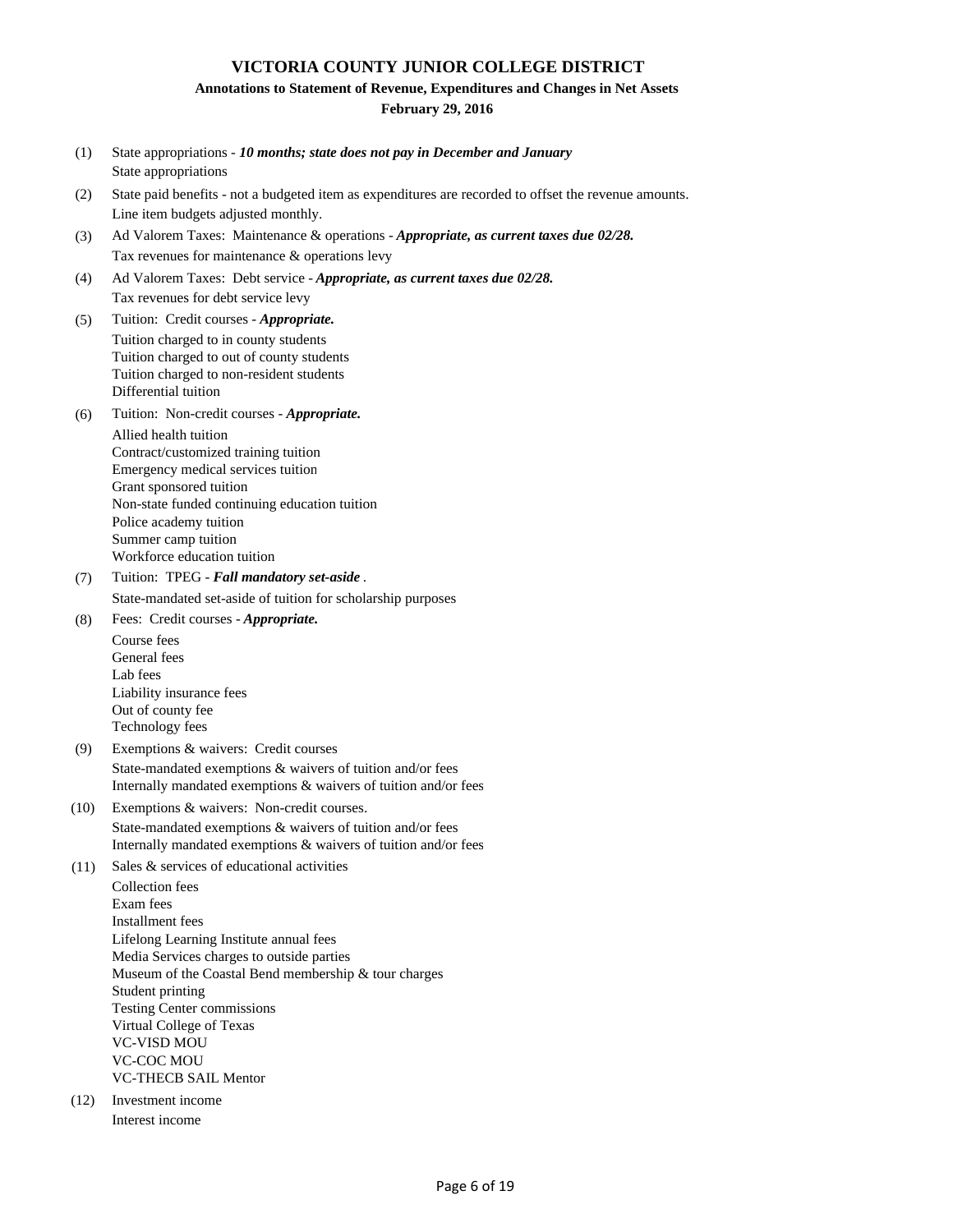**Annotations to Statement of Revenue, Expenditures and Changes in Net Assets**

**February 29, 2016**

(13) Auxiliary enterprises Bookstore Campus events Coin operated copiers Conference and Education Center Food service: Contracted with Aramark Leo J. Welder Center for the Performing Arts Official functions Student Center operations (14) Other income Late & Schedule Change Fees Library fines Parking fines Pell administrative allowance Recovery of indirect costs related to grants Recycling income Rental: Gymnasium Rental: University of Houston Returned check fees (15) Scholarships and fellowships (including Title IV) Title IV: Pell grants Supplemental education opportunity grants Federal work-study Direct loans - subsidized Direct loans un-subsidized State scholarships: Texas educational opportunity grants Texas grants Texas public education grants State work-study Professional nursing shortage scholarship Vocational nursing scholarship Top 10% scholarship Other scholarships & fellowships: Institutional scholarships Victoria College Foundation (16) Grants: Federal grants - *Appropriate.* Non-scholarship & fellowship grants (17) Grants: State grants - *Appropriate.*  Non-scholarship & fellowship grants (18) Grants: Local grants - *Appropriate.* Non-scholarship & fellowship grants (19) Instruction - *Appropriate.* Costs associated with provision of credit and non-credit course offerings Instructional technology initiative (20) Public service - *Appropriate.* Motorcycle safety Non-state funded course offerings Personal enrichment Summer camps Truck driving (21) Academic support - *Appropriate.* Office of Vice President, Instruction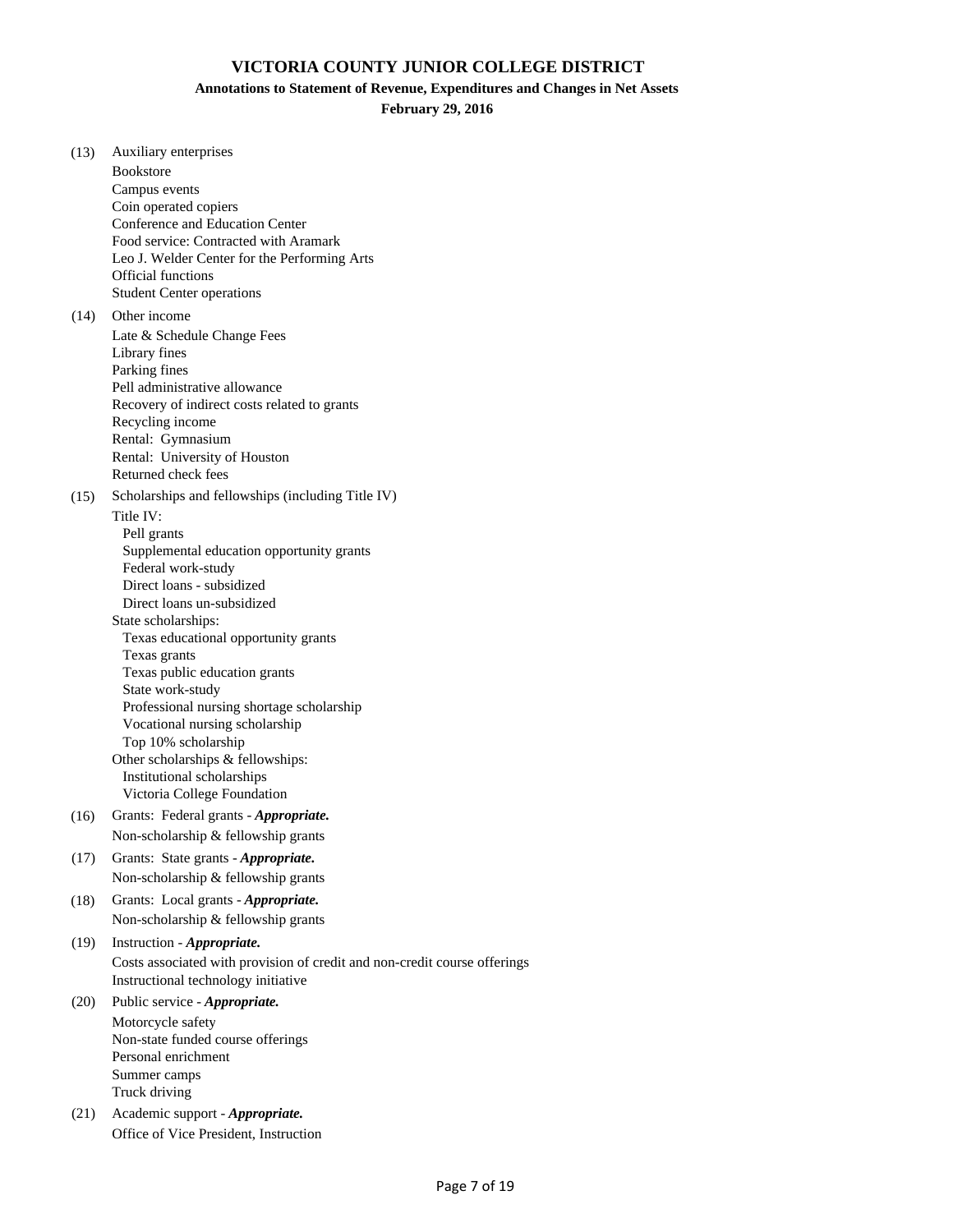#### **Annotations to Statement of Revenue, Expenditures and Changes in Net Assets**

**February 29, 2016**

Distance education Division offices Faculty / staff development Faculty senate Gonzales and Calhoun County centers Library and local history Lyceum Museum of the Coastal Bend Pre-college programs Quality enhancement plan Stormont lectures Teaching and learning center (22) Student services - *Appropriate.* Office of Vice President, Student Services Registrar General counseling Financial aid Student activities Student recruitment Student testing & assessment ACT center **Orientation** The tutoring center (23) Institutional support - *Appropriate.* Office of the President Governing board expenditures Office of Vice President, Administrative Services Office, Director of Special Projects Business office / payments Campus safety plan Campus security Central mail service Central stores Central telephone service College advancement College information systems Commencement Faculty/staff development Foundation advancement General institutional: Audit Legal fees Tax appraisal & collection fees Human resources Institutional memberships Marketing & communications Purchasing Sponsored research office Staff council Technology services (24) Physical plant - *Appropriate.* Building maintenance Custodial services General services Grounds maintenance Major repairs & renovations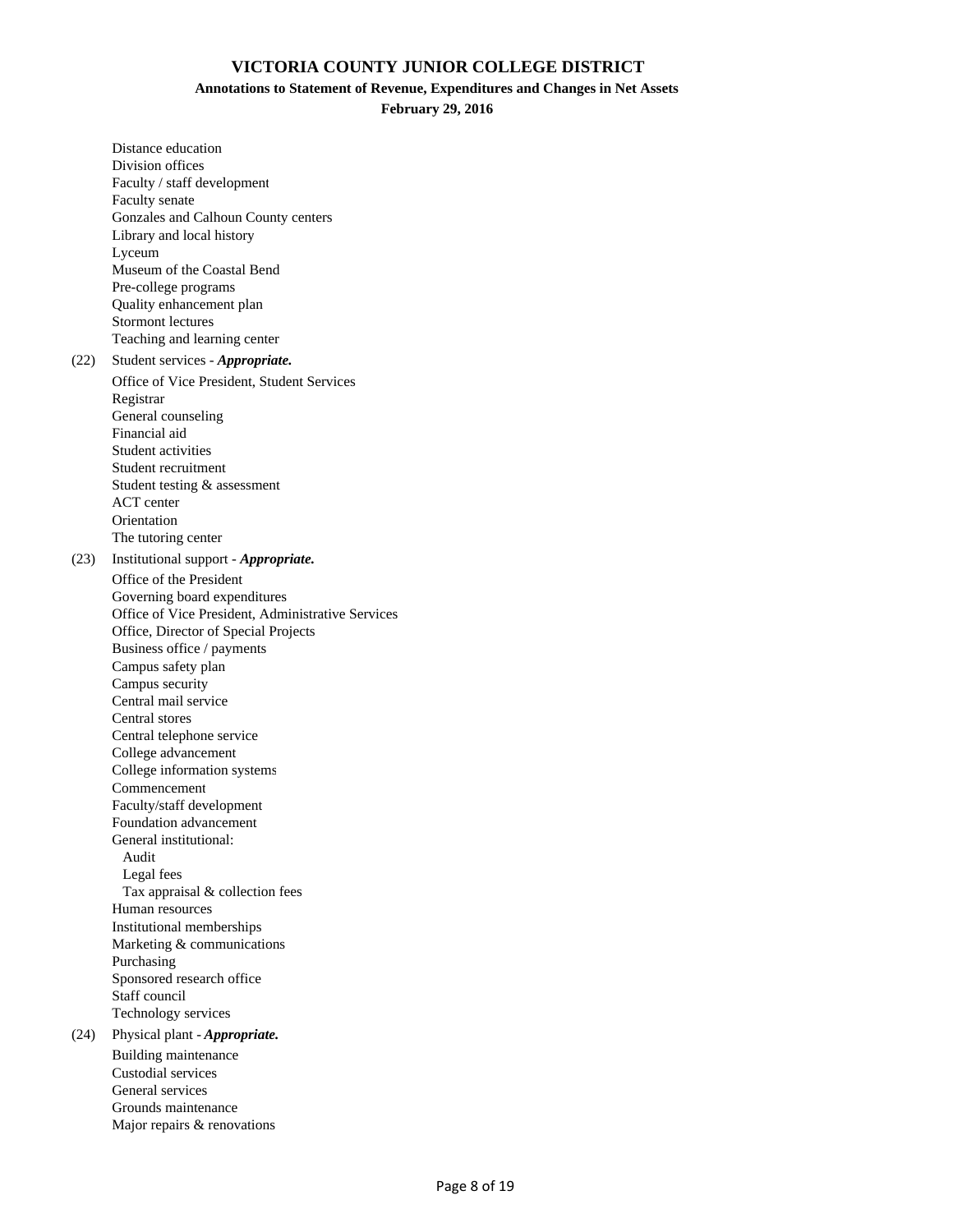**Annotations to Statement of Revenue, Expenditures and Changes in Net Assets**

#### **February 29, 2016**

Utilities

- (25) Scholarships and fellowships Title IV expenditures Pass through of other federal (non-Title IV) scholarships Pass through of state scholarships Pass through of scholarships awarded by the foundation Scholarships funded by auxiliary services Institutional work-study
- (26) Auxiliary enterprises *Appropriate.* Expenditures associated with auxiliary enterprises enumerated at (12) above
- (27) Debt service - *Appropriate, as principal payments are due in August and interest payments are due in February and August.*

Payment of principal, interest, and fiscal charges associated with outstanding debt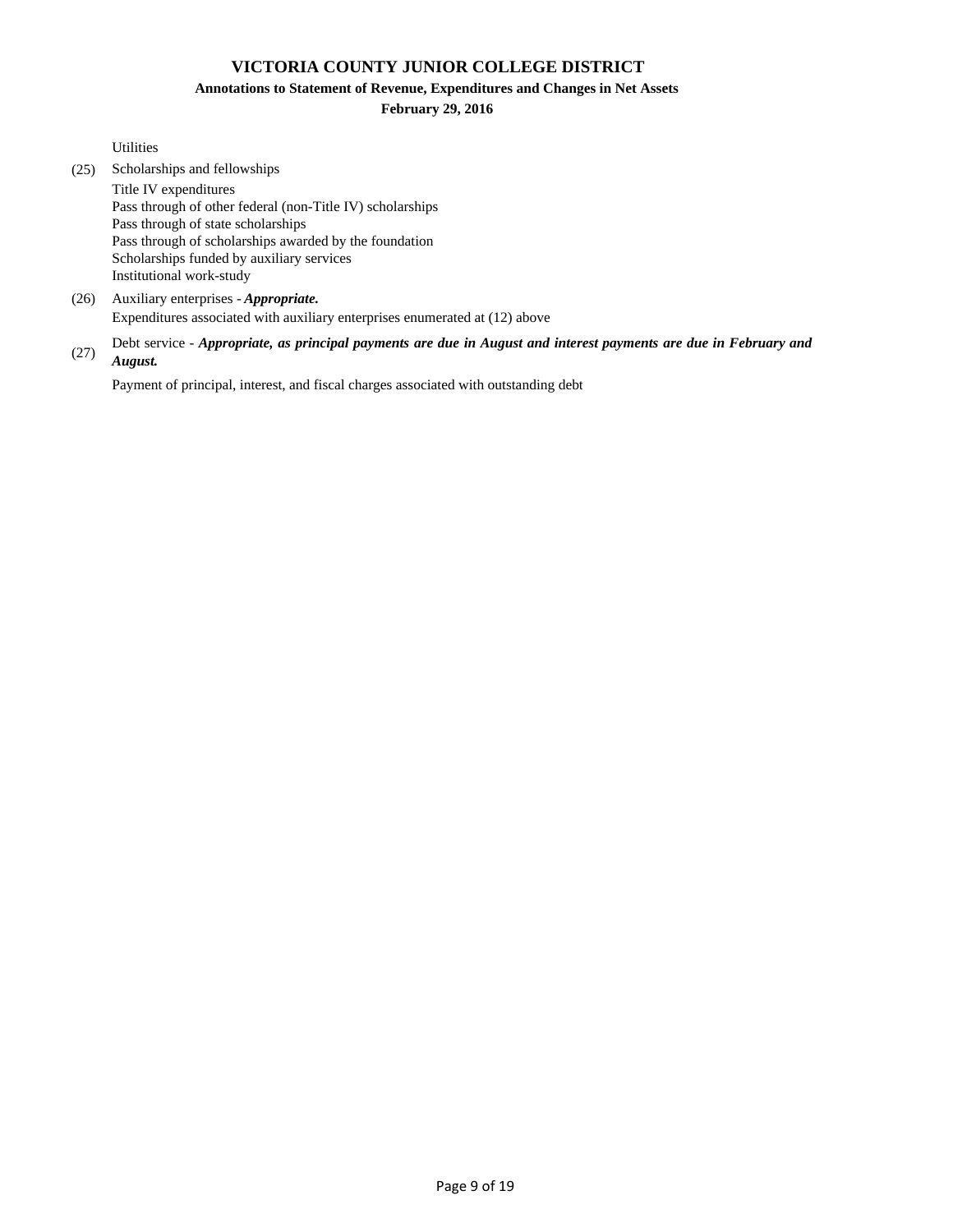#### Statement of Revenues, Expenditures and Changes in Net Assets

February 29, 2016

#### Unrestricted - General

|                                            |               |                | % Actual to   | Prior Year                        | $%$ of   |
|--------------------------------------------|---------------|----------------|---------------|-----------------------------------|----------|
|                                            | Adjusted      | Actual         | Adjusted      | Actual                            | 02/28/15 |
|                                            | <b>Budget</b> | $(100\%)$      | <b>Budget</b> | 02/28/15                          | Actual   |
| <b>REVENUES:</b>                           |               |                |               |                                   |          |
| State appropriations                       | \$5,785,997   | \$2,486,386.00 | 42.97%        | \$2,685,488.00                    | 92.59%   |
| State paid benefits                        |               |                |               |                                   |          |
| Health insurance                           | 644,022       | 644,019.99     | 100.00%       | 620,731.50                        | 103.75%  |
| Retirement contributions                   | 194,307       | 194,309.34     | 100.00%       | 198,305.06                        | 97.99%   |
| Ad valorem taxes:                          |               |                |               |                                   |          |
| Maintenance & operations                   | 10,287,743    | 9,514,331.00   | 92.48%        | 9,014,924.63                      | 105.54%  |
| Tuition:                                   |               |                |               |                                   |          |
| Credit courses                             | 4,302,411     | 3,659,541.45   | 85.06%        | 3,059,379.90                      | 119.62%  |
| Non-credit courses                         | 1,241,667     | 648,274.67     | 52.21%        | 936,461.79                        | 69.23%   |
| <b>TPEG</b>                                | (250,000)     | (106, 500.00)  | 42.60%        | (102, 868.00)                     | 103.53%  |
| Fees:                                      |               |                |               |                                   |          |
| Credit courses                             | 4,961,285     | 4,198,262.78   | 84.62%        | 4,326,709.94                      | 97.03%   |
| Exemptions & waivers:                      |               |                |               |                                   |          |
| Credit courses                             | (400,000)     | (133,078.00)   | 33.27%        | (127,003.28)                      | 104.78%  |
| Non-credit courses                         |               | (150.00)       | #DIV/0!       |                                   | #DIV/0!  |
| Sales & services of educational activities | 392,375       | 264,458.40     | 67.40%        | 185,437.28                        | 142.61%  |
| Investment income                          | 40,000        | 17,432.44      | 43.58%        | 16,002.89                         | 108.93%  |
| Other income                               | 350,411       | 183,274.89     | 52.30%        | 145,692.84                        | 125.80%  |
| Grants:                                    |               |                |               |                                   |          |
| Local grants                               | 70,459        | 74,814.37      | 106.18%       | 76,152.74                         | 98.24%   |
| Total                                      | 27,620,677    | 21,645,377.33  | 78.37%        | 21,035,415.29                     | 102.90%  |
| <b>EXPENDITURES:</b>                       |               |                |               |                                   |          |
| Instruction                                | 10,697,464    | 5,273,930.40   | 49.30%        | 5,429,222.91                      | 97.14%   |
| Public service                             | 229,920       | 84,723.24      | 36.85%        | 128,817.86                        | 65.77%   |
| Academic support                           | 3,193,095     | 1,670,618.70   | 52.32%        | 1,570,496.58                      | 106.38%  |
| Student services                           | 2,188,516     | 1,052,326.73   | 48.08%        | 1,060,987.60                      | 99.18%   |
| Institutional support                      | 5,641,991     | 2,830,890.22   | 50.18%        | 2,844,376.84                      | 99.53%   |
| Physical plant                             | 3,953,338     | 1,798,367.75   | 45.49%        | 1,818,662.76                      | 98.88%   |
| Scholarships and fellowships               | 125,000       | 61,510.37      | 49.21%        | 69,358.04                         | 88.69%   |
| Staff benefits                             | 855,437       | 555,145.68     | 64.90%        | 470,742.47                        | 117.93%  |
| Reserve for contingencies                  | 190,493       | $\sim$ $\sim$  | 0.00%         | $\sim 10^{11}$ and $\sim 10^{11}$ | #DIV/0!  |
| Total                                      | 27,075,254    | 13,327,513.09  | 49.22%        | 13,392,665.06                     | 99.51%   |
| TRANSFERS AMOUNG FUNDS:                    |               |                |               |                                   |          |
| Transfers out                              | (445,100)     | (27,550.00)    | 6.19%         | (33,175.00)                       | 83.04%   |
| Total                                      | (445,100)     | (27,550.00)    | 6.19%         | (33, 175.00)                      | 83.04%   |
| Net Increase (Decrease) in Net Assets      | 100,323<br>\$ | \$8,290,314.24 |               | \$7,609,575.23                    |          |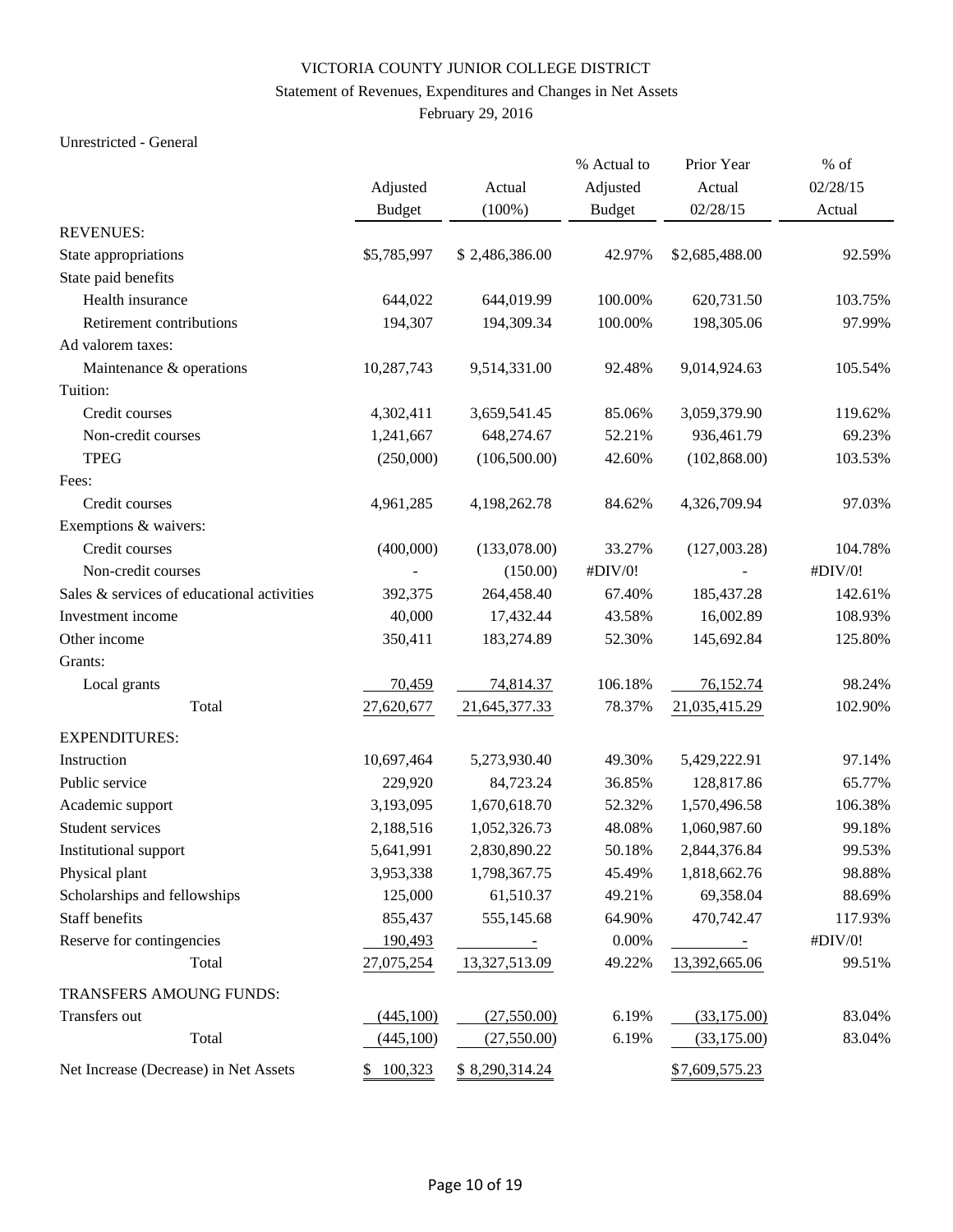#### Statement of Revenues, Expenditures and Changes in Net Assets

February 29, 2016

### Federal Restricted Funds

|                                              |                 |                | % Actual to   | Prior Year         | $%$ of   |
|----------------------------------------------|-----------------|----------------|---------------|--------------------|----------|
|                                              | Adjusted        | Actual         | Adjusted      | Actual             | 02/28/15 |
|                                              | <b>Budget</b>   | $(100\%)$      | <b>Budget</b> | 02/28/15           | Actual   |
| <b>REVENUES:</b>                             |                 |                |               |                    |          |
| Scholarships and fellowships (with Title IV) | \$<br>6,646,270 | \$6,646,270.40 | 100.00%       | 7,023,767.38<br>\$ | 94.63%   |
| Federal grants                               | 557,527         | 557, 527. 25   | 100.00%       | 668,441.52         | 83.41%   |
| Total                                        | 7,203,797       | 7,203,797.65   | 100.00%       | 7,692,208.90       | 93.65%   |
| <b>EXPENDITURES:</b>                         |                 |                |               |                    |          |
| Instruction                                  | 317,259         | 317,259.45     | 100.00%       | 286,959.46         | 110.56%  |
| Student services                             | 211,957         | 211,956.78     | 100.00%       | 350, 377.89        | 60.49%   |
| Institutional support                        | 28,311          | 28,311.02      | 100.00%       | 31,104.17          | 91.02%   |
| Scholarships and fellowships                 | 6,646,270       | 6,646,270.40   | 100.00%       | 7,023,666.63       | 94.63%   |
| Total                                        | 7,203,797       | 7,203,797.65   | 100.00%       | 7,692,108.15       | 93.65%   |
| Net Increase (Decrease) in Net Assets        | \$              | \$             |               | 100.75             |          |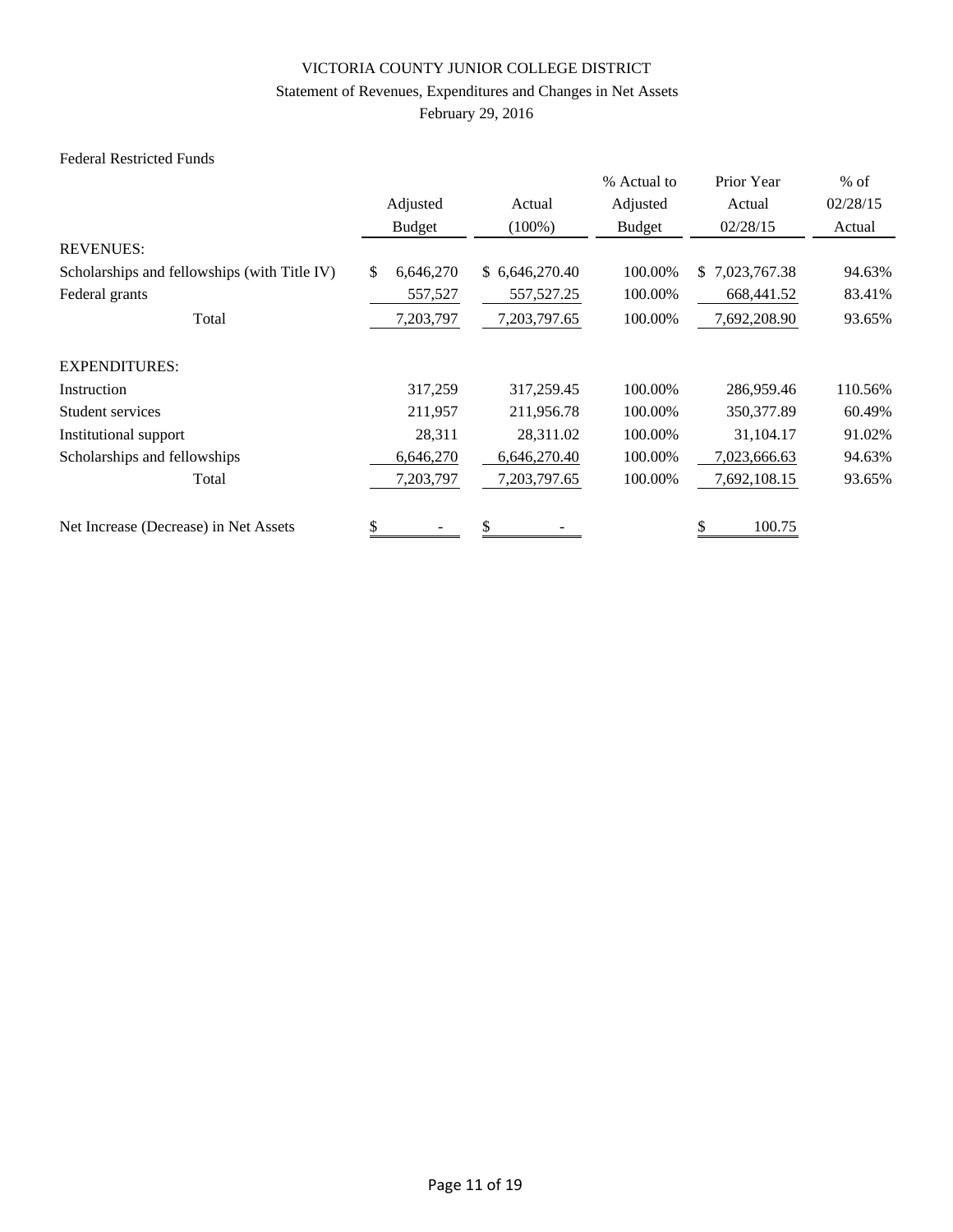#### Statement of Revenues, Expenditures and Changes in Net Assets

February 29, 2016

### State Restricted Funds

|                                       |               |                     | % Actual to   | Prior Year         | $%$ of   |
|---------------------------------------|---------------|---------------------|---------------|--------------------|----------|
|                                       | Adjusted      | Actual              | Adjusted      | Actual             | 02/28/15 |
|                                       | <b>Budget</b> | $(100\%)$           | <b>Budget</b> | 02/28/15           | Actual   |
| <b>REVENUES:</b>                      |               |                     |               |                    |          |
| State grants                          | \$<br>511,591 | 405,571.47<br>\$    | 79.28%        | \$1,129,247.04     | 35.92%   |
| Total                                 | 511,591       | 405,571.47          | 79.28%        | 1,129,247.04       | 35.92%   |
| <b>EXPENDITURES:</b>                  |               |                     |               |                    |          |
| Instruction                           | 164,753       | 164,753.44          | 100.00%       | 751,050.04         | 21.94%   |
| Institutional support                 |               |                     | #DIV/0!       | 362.00             | $0.00\%$ |
| Scholarships and fellowships          | 346,838       | 346,838.03          | 100.00%       | 495,896.52         | 69.94%   |
| Total                                 | 511,591       | 511,591.47          | 100.00%       | 1,247,308.56       | 41.02%   |
| Net Increase (Decrease) in Net Assets | \$            | \$<br>(106, 020.00) |               | (118,061.52)<br>\$ |          |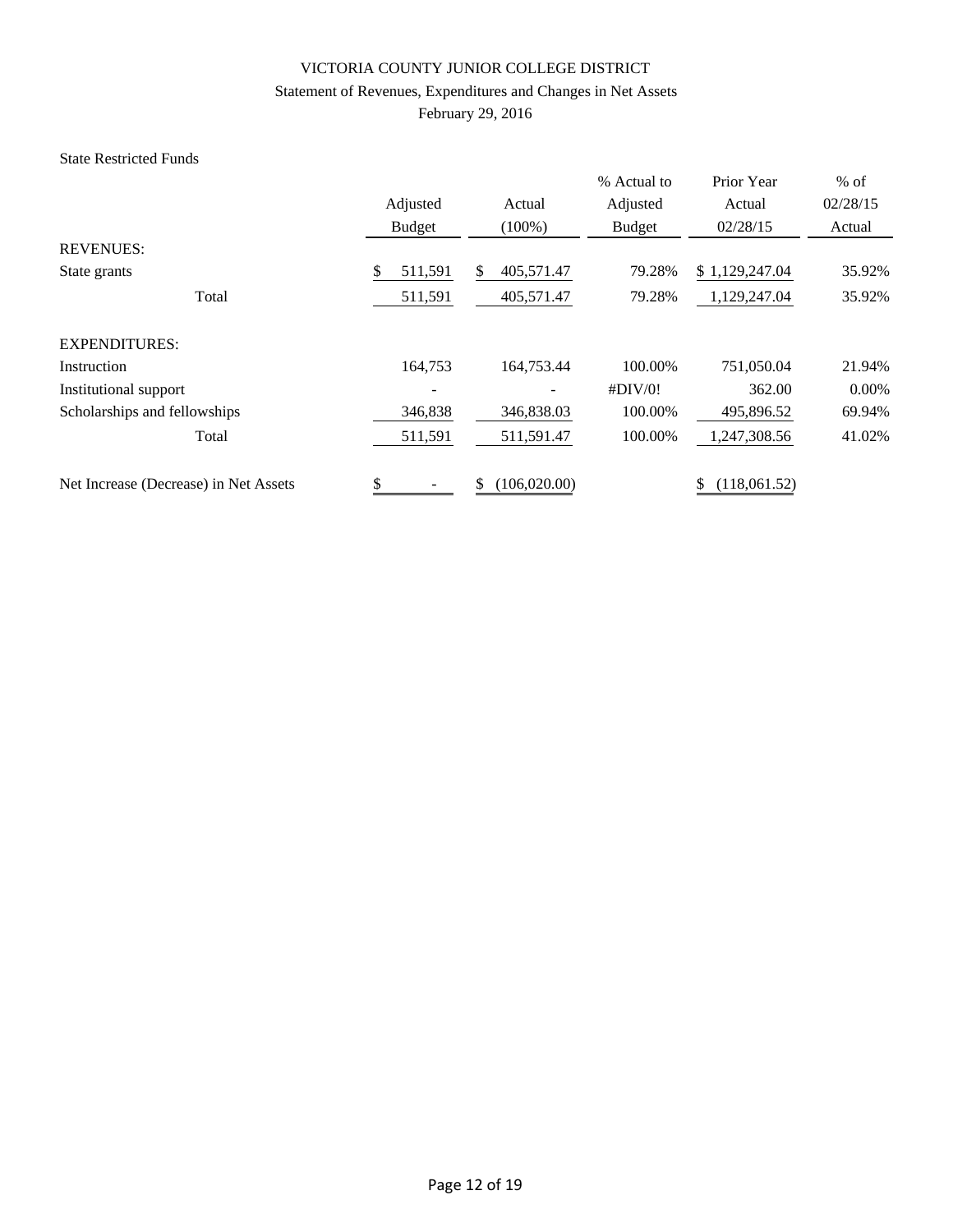#### Statement of Revenues, Expenditures and Changes in Net Assets

February 29, 2016

### Local Restricted Funds

|                                       | Adjusted<br><b>Budget</b> | Actual<br>$(100\%)$ | % Actual to<br>Adjusted<br><b>Budget</b> | Prior Year<br>Actual<br>02/28/15 | $%$ of<br>02/28/15<br>Actual |
|---------------------------------------|---------------------------|---------------------|------------------------------------------|----------------------------------|------------------------------|
| <b>REVENUES:</b>                      |                           |                     |                                          |                                  |                              |
| Local grants                          | \$<br>14,344              | 14,344.34<br>S.     | 100.00%                                  | 38,262.31<br>S.                  | 37.49%                       |
| Total                                 | 14,344                    | 14,344.34           | 100.00%                                  | 38,262.31                        | 37.49%                       |
| <b>EXPENDITURES:</b>                  |                           |                     |                                          |                                  |                              |
| Instruction                           | 3,116                     | 3,115.80            | 99.99%                                   | 166.78                           | 1868.21%                     |
| Academic support                      | 11,228                    | 11,228.54           | 100.00%                                  | 38,095.53                        | 339.27%                      |
| Total                                 | 14,344                    | 14,344.34           | 100.00%                                  | 38,262.31                        | 37.49%                       |
| Net Increase (Decrease) in Net Assets | \$                        | \$                  |                                          | \$                               |                              |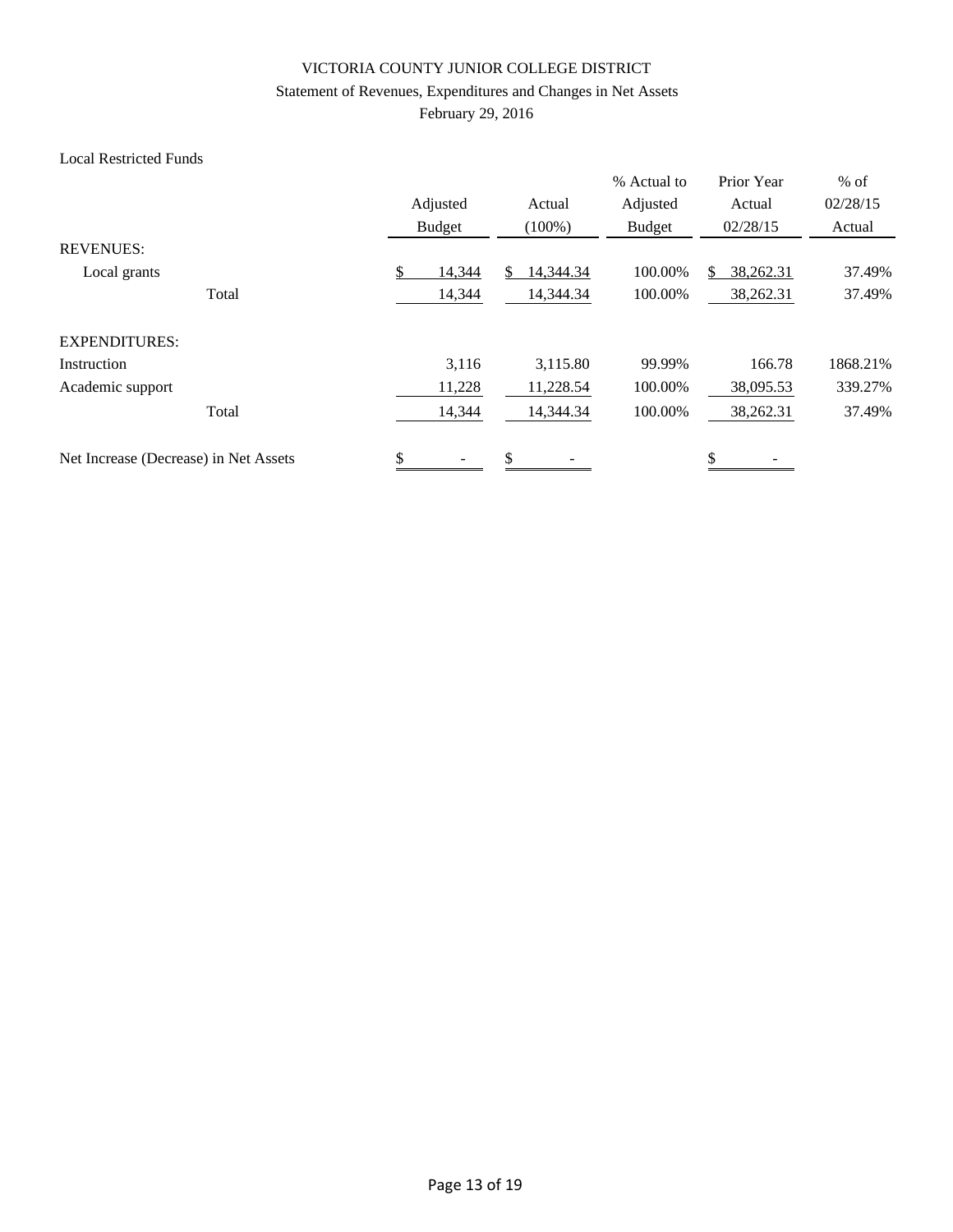#### Statement of Revenues, Expenditures and Changes in Net Assets

February 29, 2016

# Auxiliary Enterprises

|                                       |                  |                    | % Actual to   | Prior Year        | $%$ of   |
|---------------------------------------|------------------|--------------------|---------------|-------------------|----------|
|                                       | Adjusted         | Actual             | Adjusted      | Actual            | 02/28/15 |
|                                       | <b>Budget</b>    | $(100\%)$          | <b>Budget</b> | 02/28/15          | Actual   |
| <b>REVENUES:</b>                      |                  |                    |               |                   |          |
| Auxiliary services                    | \$<br>3,540,000  | \$1,633,326.60     | 46.14%        | \$1,459,590.90    | 111.90%  |
| Interest                              | 200              | 113.90             | 56.95%        | 79.43             | 143.40%  |
| Total                                 | 3,540,200        | 1,633,440.50       | 46.14%        | 1,459,670.33      | 111.90%  |
| <b>EXPENDITURES:</b>                  |                  |                    |               |                   |          |
| Salaries and wages                    | 414,265          | 233,279.32         | 56.31%        | 168,679.77        | 138.30%  |
| Employee benefits                     | 144,357          | 80,476.19          | 55.75%        | 59,947.07         | 134.25%  |
| Allocations and departmental charges  | 211,391          | 108,193.48         | 51.18%        | 34,973.00         | 309.36%  |
| Professional and contracted services  | 65,310           | 193,340.20         | 296.03%       | 176,808.86        | 109.35%  |
| Advertising and public relations      | 48,100           | 48,173.87          | 100.15%       | 15,085.70         | 319.33%  |
| Rental expenditures                   | 23,509           | 12,736.64          | 54.18%        | 4,503.12          | 282.84%  |
| <b>Supplies</b>                       | 17,700           | 11,973.41          | 67.65%        | 18,330.79         | 65.32%   |
| Training and conference fees          | 7,000            | 7,927.32           | 113.25%       | 1,670.00          | 474.69%  |
| Travel                                | 10,400           | 2,379.97           | 22.88%        | 3,860.45          | 61.65%   |
| Other operating expenditures          | 423,645          | 121,588.36         | 28.70%        | 72,706.67         | 167.23%  |
| Scholarships and fellowships          | 49,000           | 41,870.38          | 85.45%        | 34,837.00         | 120.19%  |
| Auxiliary enterprises                 | 2,211,346        | 824,835.77         | 37.30%        | 873,371.19        | 94.44%   |
| Capital outlay                        | 14,500           | 5,198.88           | 35.85%        | 10,886.47         | 47.76%   |
| Total                                 | 3,640,523        | 1,691,973.79       | 46.48%        | 1,475,660.09      | 114.66%  |
| Net Increase (Decrease) in Net Assets | (100, 323)<br>\$ | (58, 533.29)<br>\$ |               | (15,989.76)<br>\$ |          |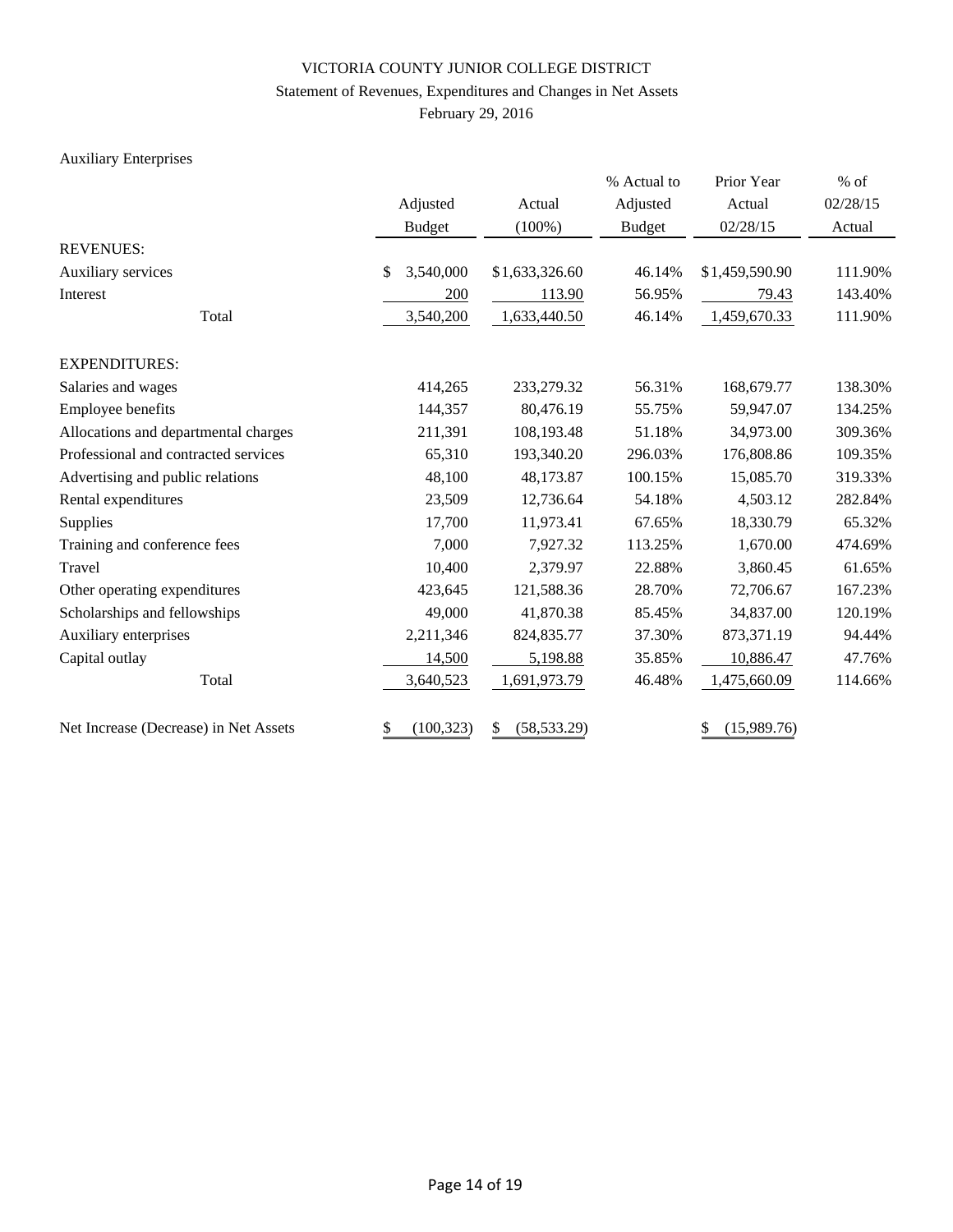#### Statement of Revenues, Expenditures and Changes in Net Assets

February 29, 2016

### Debt Service

|                                       |               |                | % Actual to   | Prior Year     | $%$ of   |
|---------------------------------------|---------------|----------------|---------------|----------------|----------|
|                                       | Adjusted      | Actual         | Adjusted      | Actual         | 02/28/15 |
|                                       | <b>Budget</b> | $(100\%)$      | <b>Budget</b> | 02/28/15       | Actual   |
| <b>REVENUES:</b>                      |               |                |               |                |          |
| Ad valorem taxes:                     | \$2,629,587   | \$2,433,453.48 | 92.54%        | \$2,520,045.78 | 96.56%   |
| Total                                 | 2,629,587     | 2,433,453.48   | 92.54%        | 2,520,045.78   | 96.56%   |
| <b>EXPENDITURES:</b>                  |               |                |               |                |          |
| Retirement of principal               | 2,025,000     |                | $0.00\%$      |                | #DIV/0!  |
| Interest                              | 1,049,687     | 524,843.75     | 50.00%        | 559,562.50     | 93.80%   |
| Total                                 | 3,074,687     | 524,843.75     | 17.07%        | 559,562.50     | 93.80%   |
| <b>TRANSFERS AMOUNG FUNDS:</b>        |               |                |               |                |          |
| Transfers in                          | 445,100       | 27,550.00      | 6.19%         | 33,175.00      | 83.04%   |
| Total                                 | 445,100       | 27,550.00      | 6.19%         | 33,175.00      | 83.04%   |
| Net Increase (Decrease) in Net Assets | \$            | \$1,936,159.73 |               | \$1,993,658.28 |          |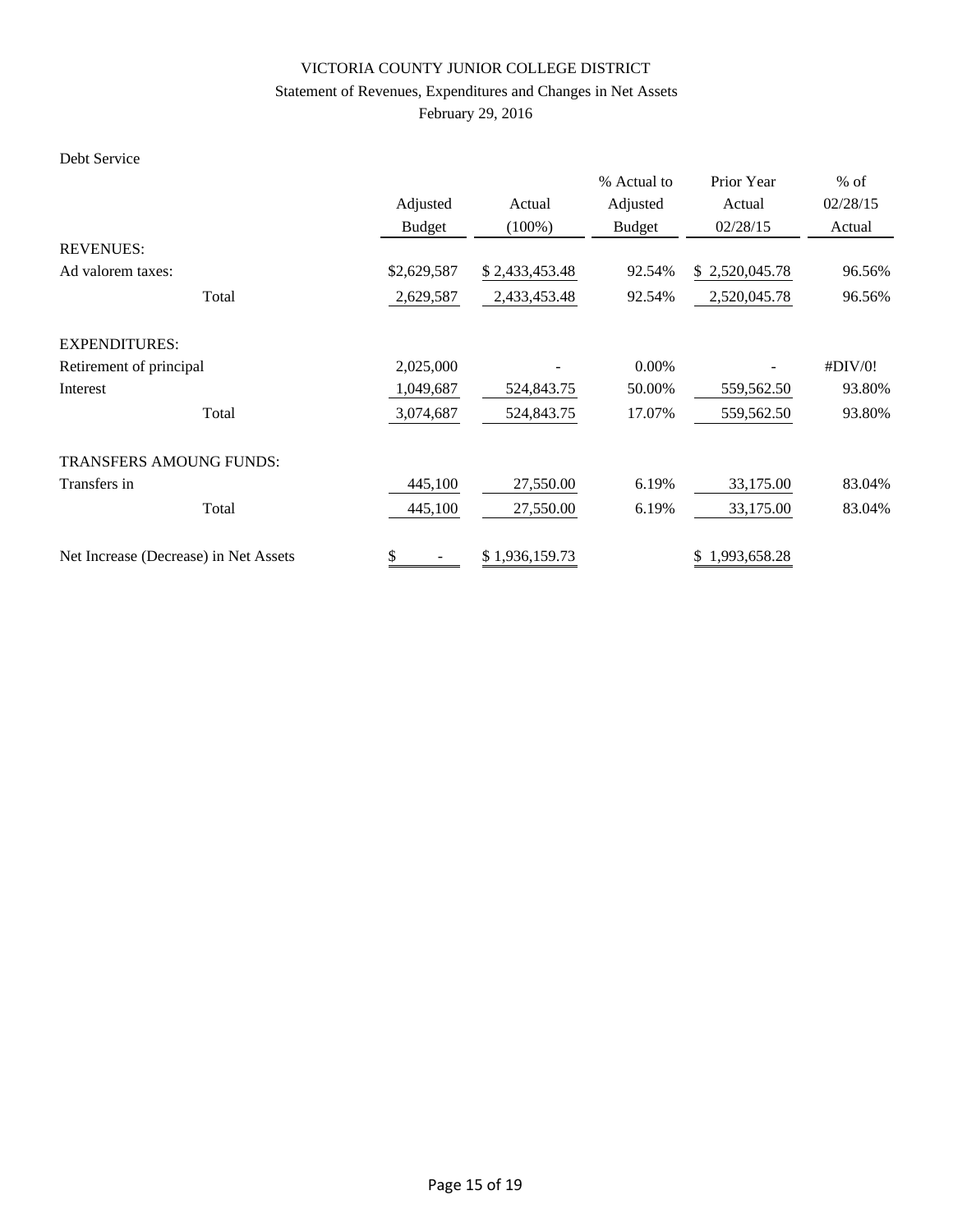# Budget Adjustments

February 29, 2016

### Unrestricted - General

|                                            |    |               | <b>Current Month</b><br><b>Budget</b> |             | Cumulative |               |          |               |
|--------------------------------------------|----|---------------|---------------------------------------|-------------|------------|---------------|----------|---------------|
|                                            |    | Adopted       |                                       |             |            | <b>Budget</b> | Adjusted |               |
|                                            |    | <b>Budget</b> |                                       | Adjustments |            | Adjustments   |          | <b>Budget</b> |
| <b>REVENUES:</b>                           |    |               |                                       |             |            |               |          |               |
| State appropriations                       | \$ | 5,785,997     | \$                                    |             | \$         |               | \$       | 5,785,997     |
| State paid benefits                        |    |               |                                       |             |            |               |          |               |
| Health insurance                           |    |               |                                       | 107,337     |            | 644,022       |          | 644,022       |
| Retirement contributions                   |    |               |                                       | 32,674      |            | 194,307       |          | 194,307       |
| Ad valorem taxes:                          |    |               |                                       |             |            |               |          |               |
| Maintenance & operations                   |    | 10,287,743    |                                       |             |            |               |          | 10,287,743    |
| Tuition:                                   |    |               |                                       |             |            |               |          |               |
| Credit courses                             |    | 4,302,411     |                                       |             |            |               |          | 4,302,411     |
| Non-credit courses                         |    | 1,241,667     |                                       |             |            |               |          | 1,241,667     |
| <b>TPEG</b>                                |    | (250,000)     |                                       |             |            |               |          | (250,000)     |
| Fees:                                      |    |               |                                       |             |            |               |          |               |
| Credit courses                             |    | 4,961,285     |                                       |             |            |               |          | 4,961,285     |
| Exemptions & waivers:                      |    |               |                                       |             |            |               |          |               |
| Credit courses                             |    | (400,000)     |                                       |             |            |               |          | (400,000)     |
| Non-credit courses                         |    |               |                                       |             |            |               |          |               |
| Sales & services of educational activities |    | 392,375       |                                       |             |            |               |          | 392,375       |
| Investment income                          |    | 40,000        |                                       |             |            |               |          | 40,000        |
| Other income                               |    | 347,756       |                                       |             |            | 2,655         |          | 350,411       |
| Grants:                                    |    |               |                                       |             |            |               |          |               |
| Local grants                               |    |               |                                       | 385         |            | 70,459        |          | 70,459        |
| Total                                      |    | 26,709,234    |                                       | 140,396     |            | 911,443       |          | 27,620,677    |
| <b>EXPENDITURES:</b>                       |    |               |                                       |             |            |               |          |               |
| Instruction                                |    | 9,065,442     |                                       | 47,747      |            | 1,632,022     |          | 10,697,464    |
| Public service                             |    | 227,421       |                                       |             |            | 2,499         |          | 229,920       |
| Academic support                           |    | 2,701,661     |                                       | 16,133      |            | 491,434       |          | 3,193,095     |
| <b>Student services</b>                    |    | 1,801,313     |                                       | 12,073      |            | 387,203       |          | 2,188,516     |
| Institutional support                      |    | 4,939,536     |                                       | 21,281      |            | 702,455       |          | 5,641,991     |
| Physical plant                             |    | 3,443,331     |                                       |             |            | 510,007       |          | 3,953,338     |
| Scholarships and fellowships               |    | 125,000       |                                       |             |            |               |          | 125,000       |
| Staff benefits                             |    | 3,815,786     |                                       | 43,162      |            | (2,960,349)   |          | 855,437       |
| Reserve for contingencies                  |    | 190,493       |                                       |             |            |               |          | 190,493       |
| Total                                      |    | 26,309,983    |                                       | 140,396     |            | 765,271       |          | 27,075,254    |
| TRANSFERS AMOUNG FUNDS:                    |    |               |                                       |             |            |               |          |               |
| Transfers out                              |    | (445,100)     |                                       |             |            |               |          | (445, 100)    |
| Total                                      |    | (445,100)     |                                       |             |            |               |          | (445,100)     |
| Net Increase (Decrease) in Net Assets      | У. | (45, 849)     | S.                                    |             | \$         | 146,172       | \$       | 100,323       |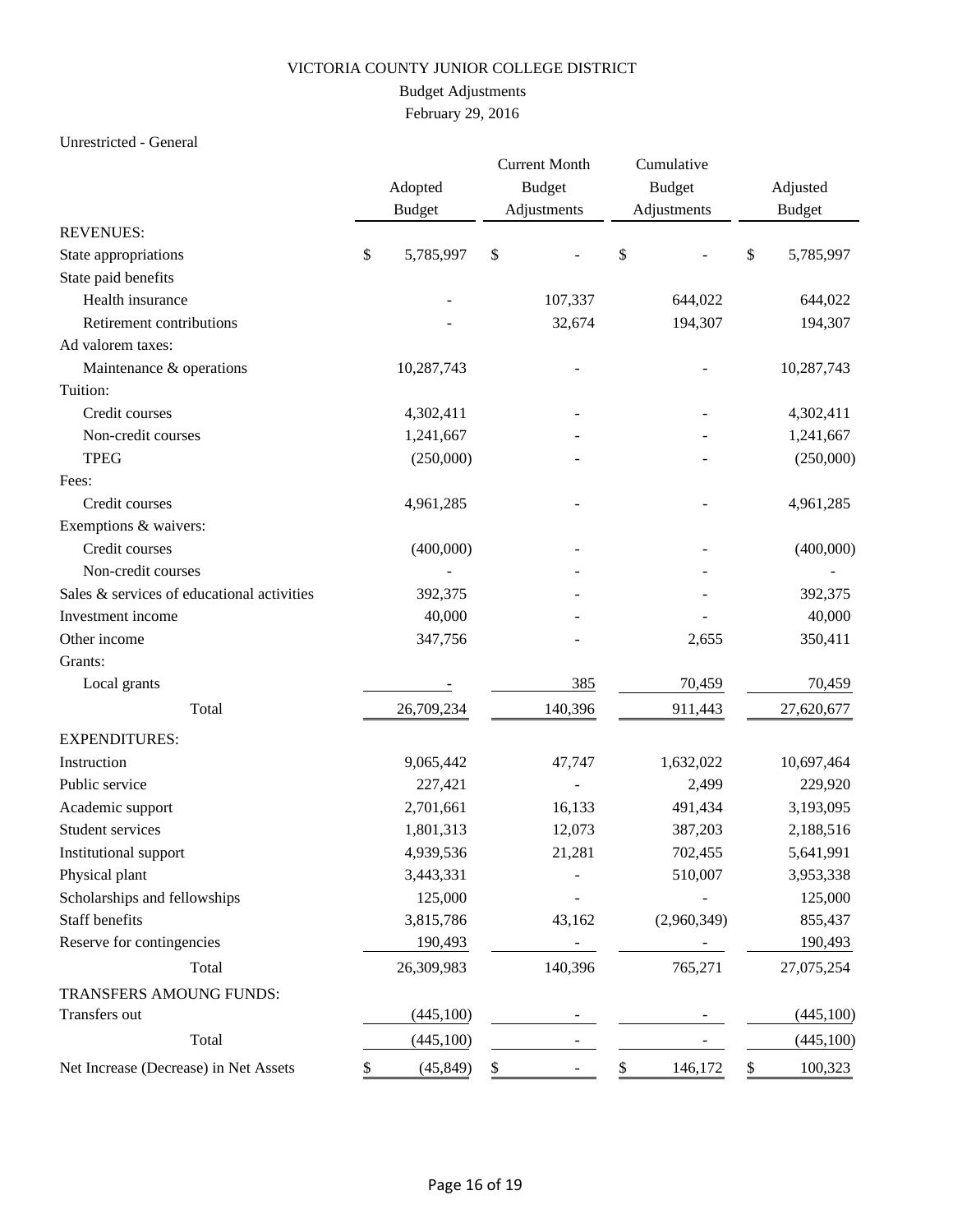# Budget Adjustments

February 29, 2016

# Auxiliary Enterprises

|                                                         |    | Adopted<br><b>Budget</b> | <b>Current Month</b><br><b>Budget</b><br>Adjustments | Cumulative<br><b>Budget</b><br>Adjustments |            | Adjusted<br><b>Budget</b> |            |
|---------------------------------------------------------|----|--------------------------|------------------------------------------------------|--------------------------------------------|------------|---------------------------|------------|
| <b>REVENUES:</b>                                        |    |                          |                                                      |                                            |            |                           |            |
| Auxiliary services                                      | \$ | 3,540,000                | \$                                                   | \$                                         |            | \$                        | 3,540,000  |
| Interest                                                |    | 200                      |                                                      |                                            |            |                           | 200        |
| Total                                                   |    | 3,540,200                |                                                      |                                            |            |                           | 3,540,200  |
| <b>EXPENDITURES:</b>                                    |    |                          |                                                      |                                            |            |                           |            |
| Salaries and wages                                      |    | 414,265                  |                                                      |                                            |            |                           | 414,265    |
| Employee benefits                                       |    | 840                      |                                                      |                                            | 143,517    |                           | 144,357    |
| Allocations and departmental charges                    |    | 211,391                  |                                                      |                                            |            |                           | 211,391    |
| Professional and contracted services                    |    | 62,655                   |                                                      |                                            | 2,655      |                           | 65,310     |
| Advertising and public relations                        |    | 48,100                   |                                                      |                                            |            |                           | 48,100     |
| Rental expenditures                                     |    | 23,509                   |                                                      |                                            |            |                           | 23,509     |
| Supplies                                                |    | 17,700                   |                                                      |                                            |            |                           | 17,700     |
| Training and conference fees                            |    | 7,000                    |                                                      |                                            |            |                           | 7,000      |
| Travel                                                  |    | 10,400                   |                                                      |                                            |            |                           | 10,400     |
| Other operating expenditures                            |    | 423,645                  |                                                      |                                            |            |                           | 423,645    |
| Scholarships and fellowships                            |    | 49,000                   |                                                      |                                            |            |                           | 49,000     |
| Auxiliary enterprises                                   |    | 2,211,346                |                                                      |                                            |            |                           | 2,211,346  |
| Capital outlay                                          |    | 14,500                   |                                                      |                                            |            |                           | 14,500     |
| Total                                                   |    | 3,494,351                |                                                      |                                            | 146,172    |                           | 3,640,523  |
| Net Increase (Decrease) in Net Assets                   |    | 45,849                   | \$                                                   |                                            | (146, 172) | \$                        | (100, 323) |
| <b>Unrestricted - General and Auxiliary Enterprises</b> |    |                          |                                                      |                                            |            |                           |            |
| Total Net Increase (Decrease) in Net Assets             | \$ |                          | \$                                                   |                                            |            | \$                        |            |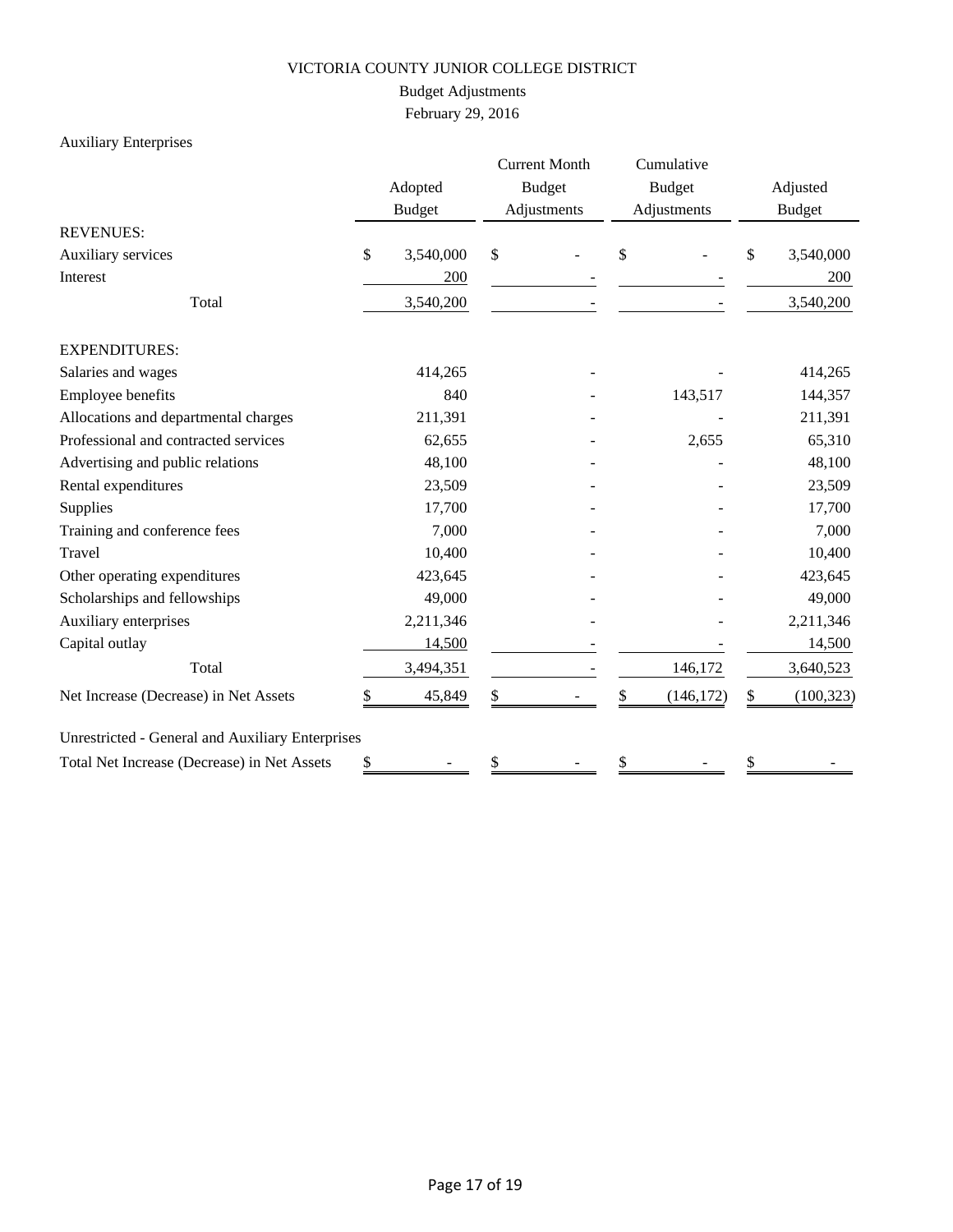### VICTORIA COUNTY JUNIOR COLLEGE DISTRICT Gonzales Center Expansion February 29, 2016

#### **Resources**

|                                  | February 29, 2016 |                   | Project-to-Date |           |                       |           |                    |  |  |
|----------------------------------|-------------------|-------------------|-----------------|-----------|-----------------------|-----------|--------------------|--|--|
| Gifts & Grants                   |                   |                   |                 | 57,857.00 |                       |           |                    |  |  |
| <b>Total Resources</b>           |                   |                   |                 | 57,857.00 |                       |           |                    |  |  |
|                                  |                   | Resources Applied |                 |           |                       |           |                    |  |  |
|                                  |                   |                   |                 |           |                       |           | <b>Balance</b>     |  |  |
|                                  | February 29, 2016 |                   | Project-to-Date |           | <b>Total Contract</b> |           | <b>On Contract</b> |  |  |
| <b>Gonzales Center Expansion</b> |                   |                   |                 |           |                       |           |                    |  |  |
| Media Services                   | \$                |                   | \$              | 25.00     |                       | 25.00     |                    |  |  |
| Postage                          |                   |                   |                 | 1.19      |                       | 1.19      |                    |  |  |
| Supplies                         |                   | 1,462.17          |                 | 25,536.91 |                       | 25,536.91 |                    |  |  |
| Contractor                       |                   |                   |                 | 8,422.46  |                       | 8,422.46  |                    |  |  |
| Computer & Technology Hardware   |                   |                   |                 | 1,965.00  |                       | 1,965.00  |                    |  |  |
| Equipment $<$ \$5,000 Unit       |                   |                   |                 | 12,919.59 |                       | 12,919.59 |                    |  |  |
|                                  |                   | 1,462.17          | \$              | 48,870.15 |                       | 48,870.15 | \$                 |  |  |
| Net Resources Available          |                   |                   |                 | 8,986.85  |                       |           |                    |  |  |